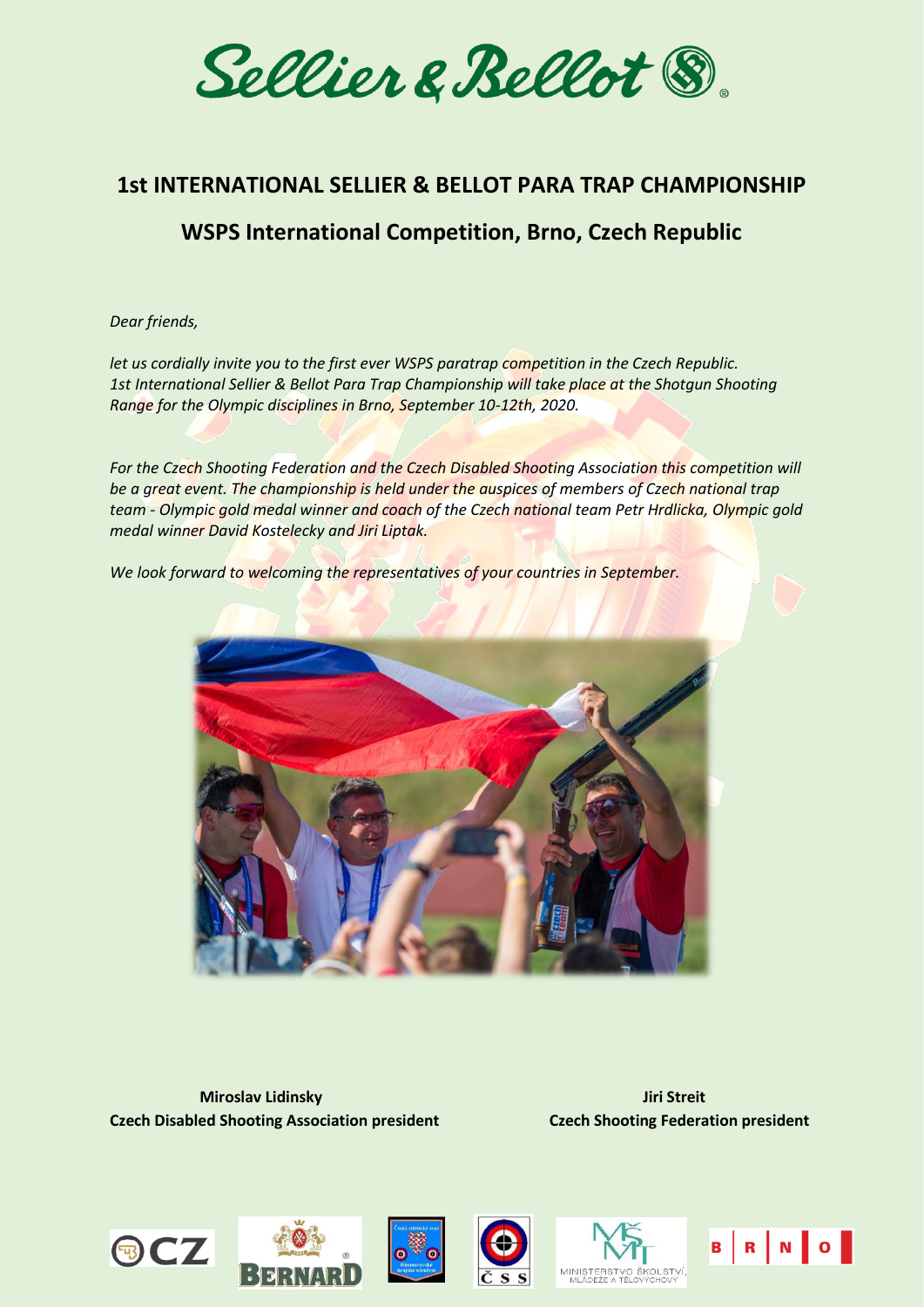Sellier & Bellot ®

## **1st INTERNATIONAL SELLIER & BELLOT PARA TRAP CHAMPIONSHIP**

## **WSPS International Competition, Brno, Czech Republic**

## **GENERAL INFORMATION**

## **1. INVITATION**

Czech Shooting Federation and Czech Disabled Shooting Association are pleased to invite you to the WSPS paratrap competition in the Czech Republic.

**1st INTERNATIONAL SELLIER & BELLOT PARA TRAP CHAMPIONSHIP** will be held at the Shotgun Shooting Range for the Olympic disciplines SKEET and TRAP Brno 10-12 September 2020.

#### **COMPETITION PROGRAMME**

The International Competition will be scheduled as follows:

| 7 - 9 September | Arrival                                 |
|-----------------|-----------------------------------------|
| 7 - 9 September | <b>Unofficial Training</b>              |
| 10 September    | <b>Equipment Control</b>                |
| 10 September    | <b>Classification Tests</b>             |
| 10 September    | <b>Pre-Event Training</b>               |
| 10 September    | <b>Technical meeting</b>                |
| 11 September    | <b>Competition Day 1 (75 targets)</b>   |
| 12 September    | Competition Day 2 (50 targets) + Finals |
| 12 September    | <b>Closing Ceremony</b>                 |
| 13 September    | <b>Departure</b>                        |
|                 |                                         |

**Info:** Pre-Event Training will take place one day before the competition. Unofficial Training any day before PET. The Final Competition Schedule (including PET) will be distributed after the Official Entry Deadline (30 days before the Official Arrival day) in accordance with ISSF and World Shooting Para Sport Rules and Regulations. The latest Schedule updates will be provided at the Technical Meeting**.**

#### **2. PARTICIPATION**

#### **Events**: PARA TRAP

**Category:** WSPS official classes – PT1; PT2; PT3 and not official OPEN category.

NOTE: Classification Test is valid for WCH competitions in Lonato 2021. A panel of IPC classifiers shall check the eligibility of new shooters – for non-classified shooters there will be separate open competition – category OPEN. All shooters wishing to participate in OPEN category must send a medical report of their disability **not later than 9 August 2020** to the following email address: [czechczdsa@gmail.com](mailto:czechczdsa@gmail.com)

## **LOCATION AND VENUE**

**BCZ** 

Shooting range for Olympic Shootgun Skeet and Trap Brno. **Address:** Sadová 755, 612 00 Brno-Královo Pole, Czech Republic GPS: 49° 14′ 29.2″ N, 16° 36′ 34.1″ E <http://brokova-strelnice-brno-sobesice.cz/home-2/>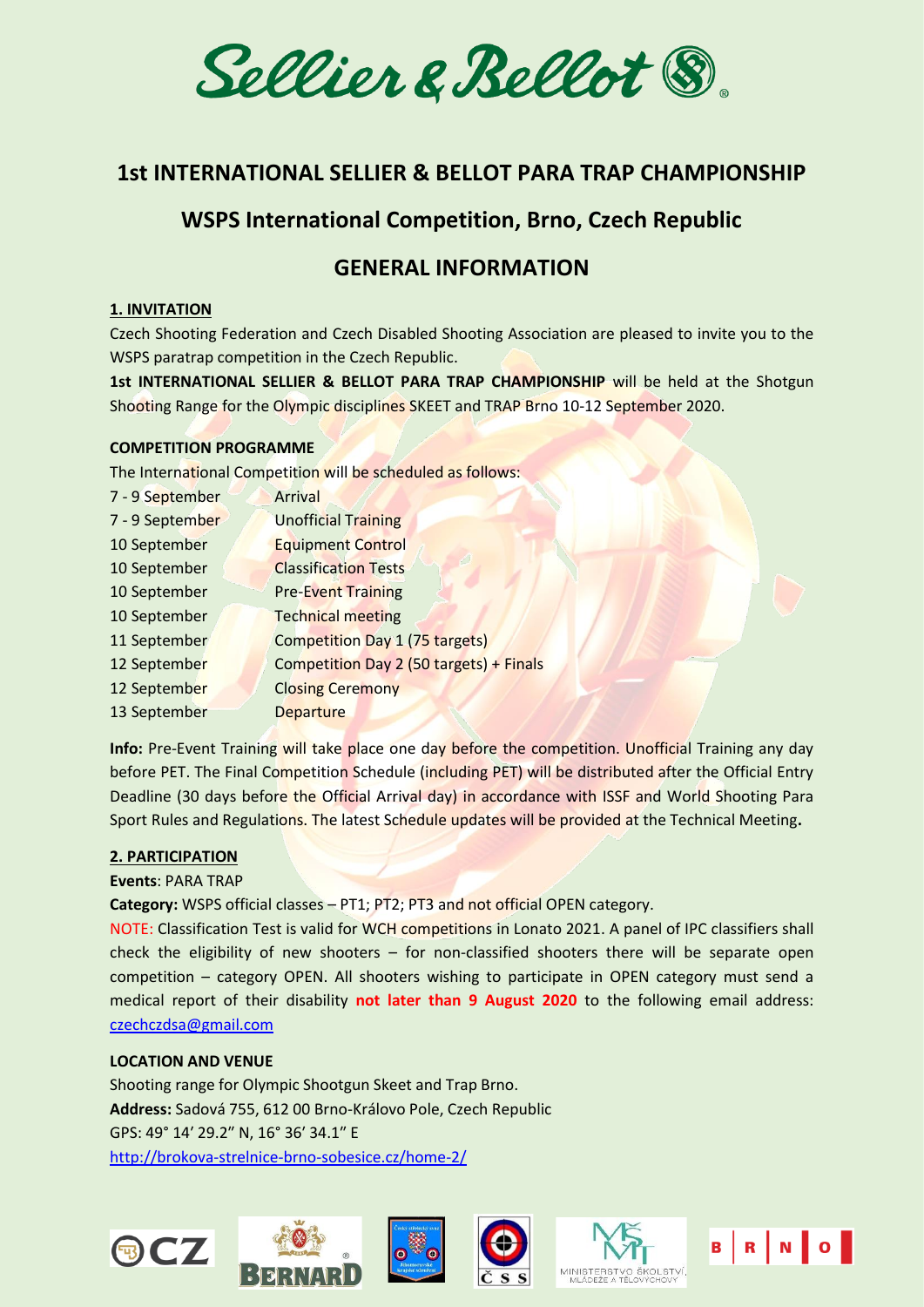Sellier & Bellot ®

## **3. RULES AND REGULATIONS**

The competition will be conducted in accordance with the WSPS Technical Rules.

#### **International Classification**

International Classification will be conducted on **10 September 2020.** A detailed classification schedule will follow after the revision of the final entries by World Shooting Para Sport. At least four (4) weeks prior to classification, the athlete's completed IPC Medical Diagnostics Form (MDF) and Classification Consent Form must be uploaded to the athlete's SDMS profile, these forms can be found on the <https://www.paralympic.org/shooting/classification>

#### **Equipment Control**

The equipment control will be carried out at the shooting range on **10 September 2020.**

## **4. FEE**

## **Fee for Athletes 225 EUR include:**

- 3 Pre-Event training rounds (75 targets)
- 2 competition rounds (125 targets) + Final round
- 2 nights accommodation
- 3 days full board, beverages and snack food, friendly get-together and barbecue at the shooting range
- Local transportation between the shooting range and the official hotels.

## **Fee for Officials 125 EUR include:**

- 2 nights accommodation
- 3 days full board, beverages and snack food, friendly get-together and barbecue at the shooting range
- Local transportation between the shooting range and the official hotels

#### **Extra fee 50 EUR (optional):**

• Possible transfer from and to the airport Prague, Ostrava and Vienna

#### **Extra fee 10 EUR (optional):**

• Possible transfer from and to the airport Brno

Training Fee for Unofficial Training per athlete/per round **7 EUR**. Payments at the shooting range by Credit cards or cash.

#### **Payment of Entry Fees**

Registration and payment of the Entry fees will be made at the shooting range upon arrival, or Swift in advance. Payments at the shooting range can be made **only** in Euro. Credit cards or personal checks will **not** be accepted.

## **Bank details for early transfer of funds:**

**Bank:** Fio Banka **Address:** Fio banka, a.s., V Celnici 1028/10, 117 21 Praha 1 **Account number:** 2001758453 / 2010 **BIC/SWIFT:** FIOBCZPPXXX **IBAN**: CZ5320100000002001758453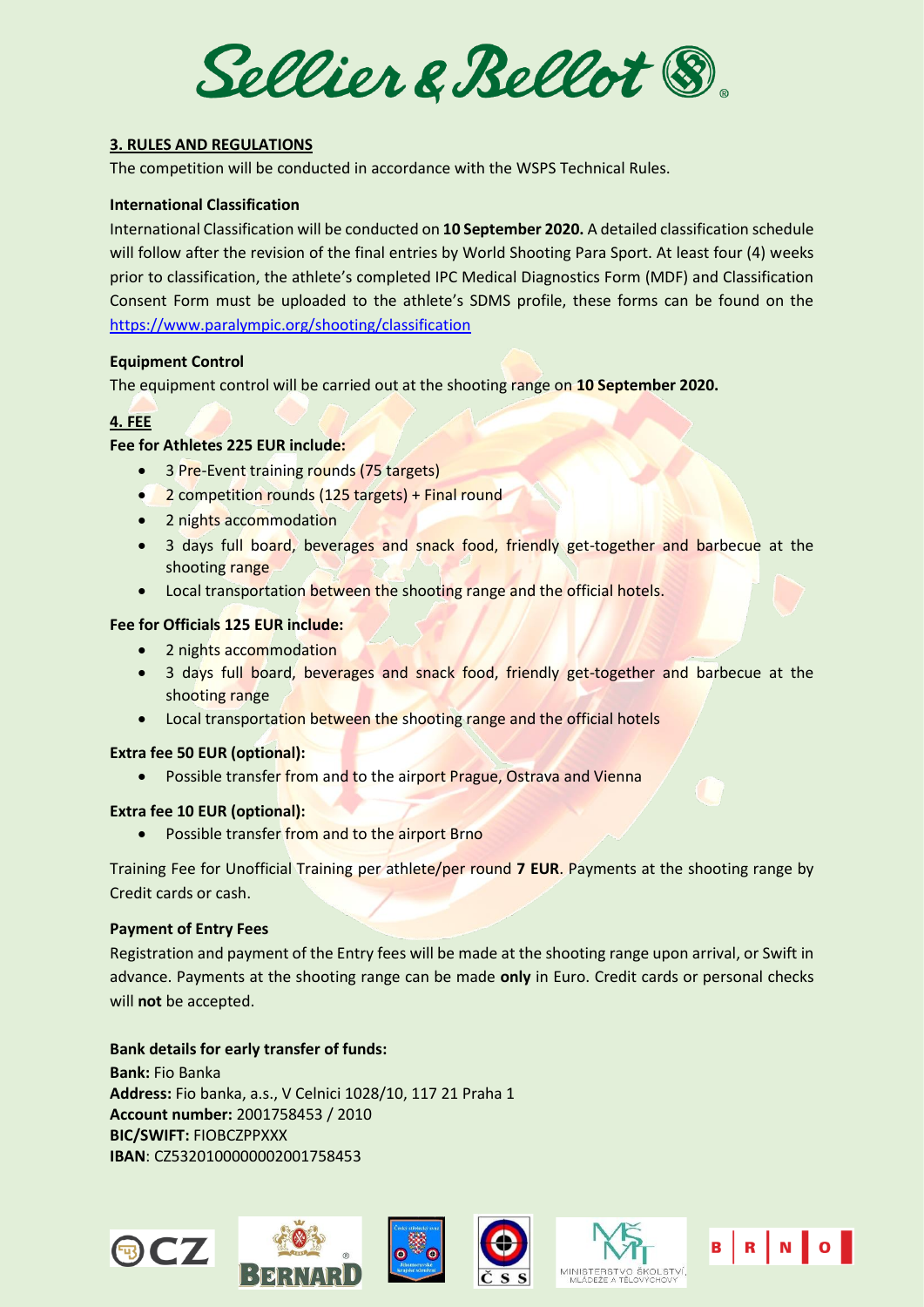Sellier & Bellot ®

## **5. ENTRY VISA**

EU citizens can enter Czech Republic with a valid passport or with a valid ID Card. Applicants in need of Entry Visa to enter Czech Republic should apply to the Czech Embassy/Consulate in their Country well in advance before departure. Detailed information regarding Visa can be found on the website of the Czech Ministry of Foreign Affairs[: https://www.mzv.cz/jnp/en/index.html](https://www.mzv.cz/jnp/en/index.html)

Shooters needing a specific Invitation Letter to apply for a Sport Visa, must contact Czech Disabled Shooting Association, **not later than 19 July 2020** at the following e‐mail address: [czechczdsa@gmail.com](mailto:czechczdsa@gmail.com) Phone: +420 606 075 497, +420 775 707 370

#### **6. CUSTOM FORMALITIES, IMPORT OF FIREARMS**

EU citizens holding a "European Firearms Pass" can import their firearms to Czech Republic without an auxiliary permission. International athletes NOT holding a "European Firearms Pass" must contact Czech Disabled Shooting Association for temporary firearm import permit **not later than 19 July 2020** via e‐mail: [czechczdsa@gmail.com](mailto:czechczdsa@gmail.com)

## **7. ENTRY PROCESS**

Entry Forms for Athletes and Officials must be sent to Czech Disabled Shooting Association at the latest by **16 August 2020** to the following email address: [czechczdsa@gmail.com](mailto:czechczdsa@gmail.com)

A Late Entry Fee **of 50 EUR** will be charged per each additional athlete entered. The amount will be invoiced to NPC by Local Organizing Committee.

#### **8. CATERING**

For Athletes and Officials: 3 days (10-12 September) full board, beverages and snack food, friendly get together and barbecue at the shooting range.

Full board possible also on 7-9 September: **15 EUR / day**

**Restaurant Penzion Patron** at the Shooting range is facilitated with bar and restaurant offering drinks, snack food, and meals with menu "à la carte". Reservations are not necessary.

#### **9. ACCOMMODATION Officials Hotels:**

#### **Hotel Voroněž٭٭٭٭**

#### <https://www.oreahotelvoronez.cz/en/>

The Orea Hotel Voronez\*\*\*\* is just 5 km from the D1 motorway and only a 5-minute tram ride from the historic city centre. It offers 690 beds in 368 rooms, two hotel restaurants with specialties from Czech and world cuisine, fitness centre, complimentary Wi-Fi, and much more.

All bookings must be made through Czech Disabled Shooting Association (not directly with the hotel).

## **10. INFORMATION ON RANGE EQUIPMENT**

All ranges are equipped with Mattarelli machines, Elfipa acoustic release systems and Elfipa electronic scoreboards. The targets used for the event are Eurotarget eco-friendly, standard orange for the Qualification and flash orange for the Finals